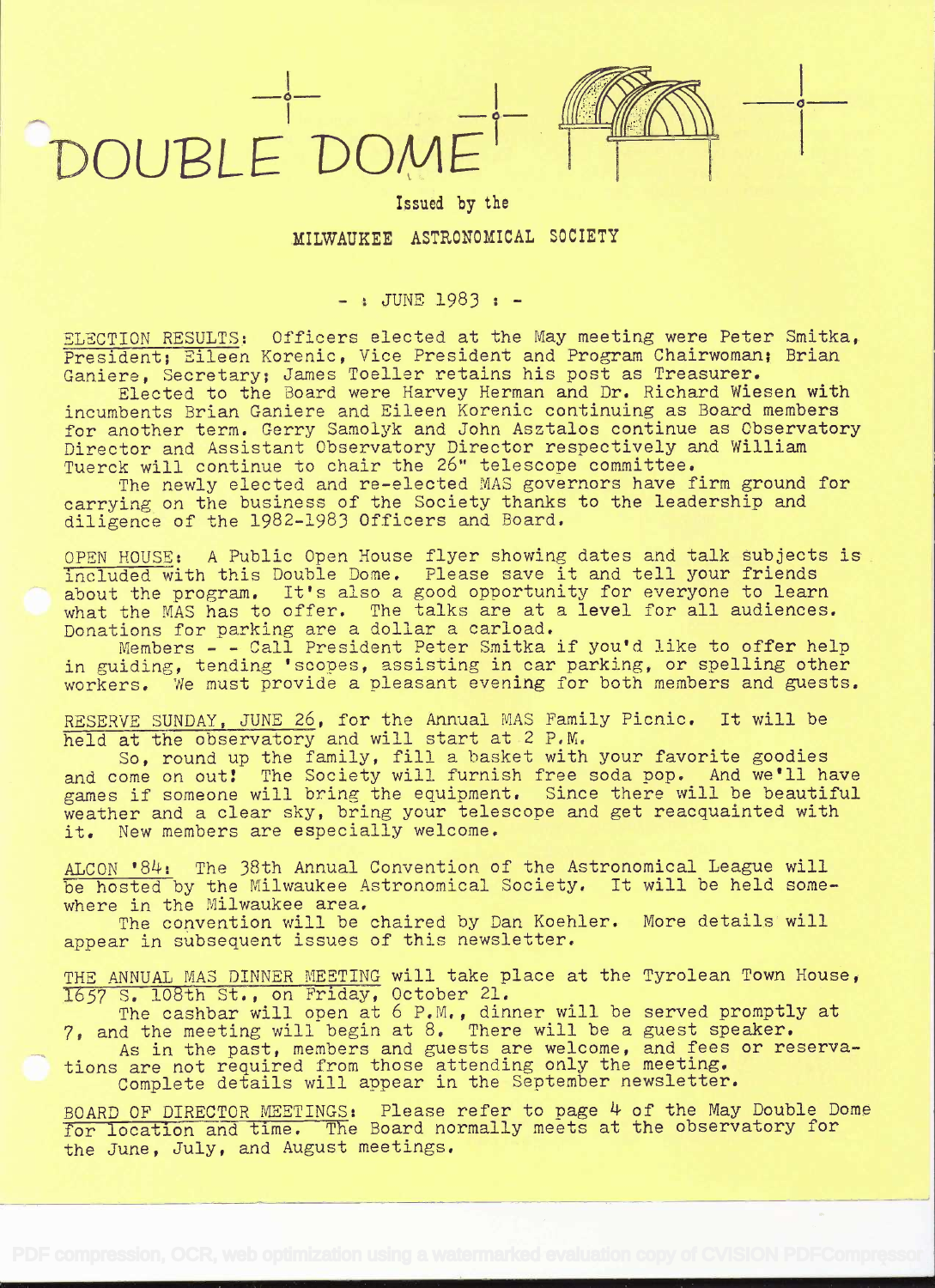ANNUAL STAR PARTY-CAMPOUT:

Grab your tent and telescope! We will be having our star party at the Greenbush group camp site in the Northern Kettle Moraine (see map<br>below) on August 5-7 this year. The moon will be 2 days before new and there will be Perseid meteors (and hopefully not too many mosquitos). Contact John Asztalos for more information at 258-5626.



A PARTIAL LUNAR ECLIPSE will occur Saturday, June 25, starting at 12:43 A.M. The middle of the eclipse will happen at 3:22 A.M. The June, 1983 Sky & Telescope covers the event in detail on page 531.

While the eclipse won't be a spectacular Star Wars type of production, it will be a pleasant show and you can't beat the price of admission.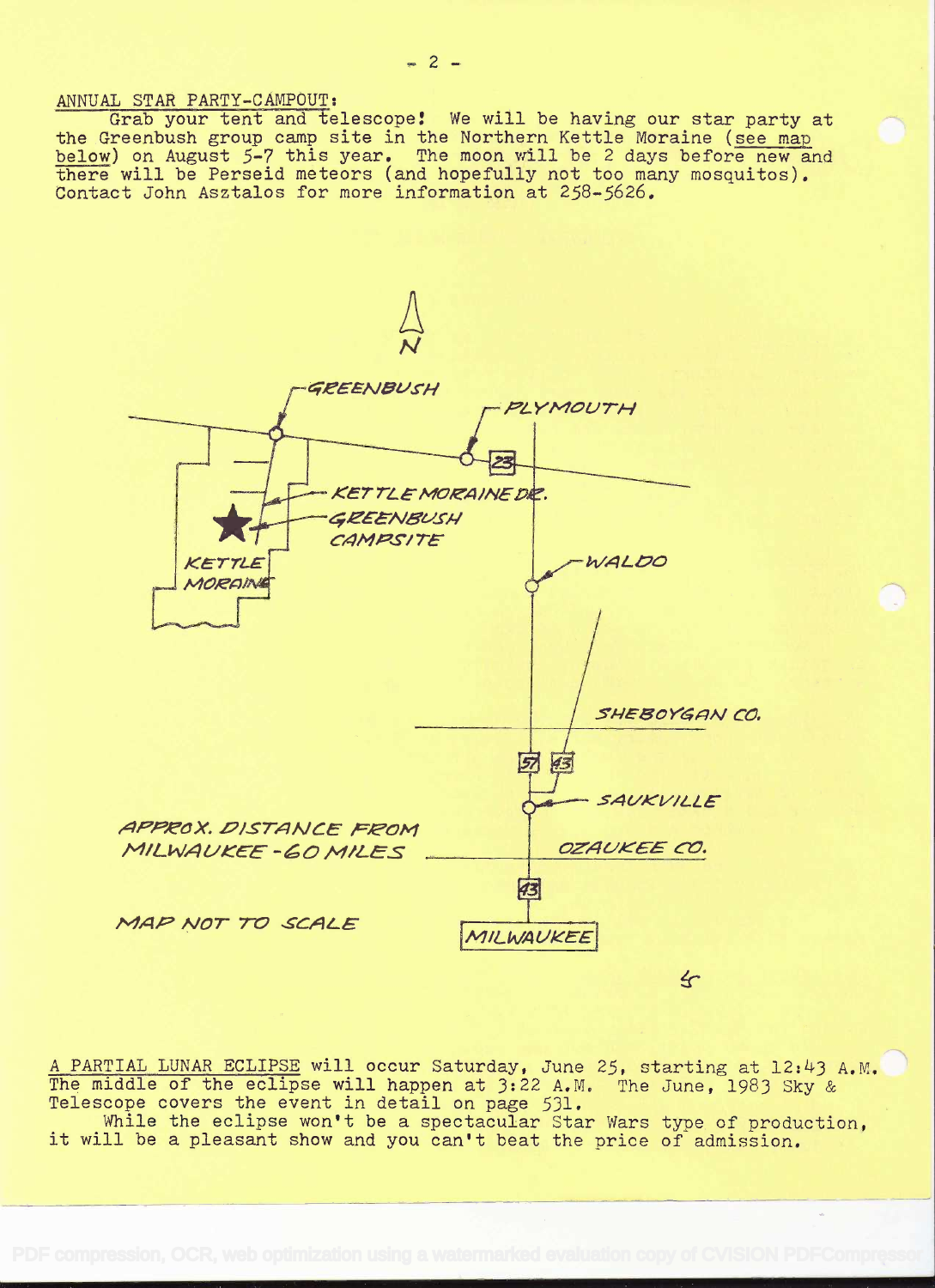HERE IS A REPEAT of an earlier item about the national convention.<br>Jacksonville, Florida will be the site of ALCON '83, the 37th Annual Convention of the Astronomical League; it will be hosted jointly by the North East Florida Ast. Society and the Ancient City Ast. Club. The theme will be "Communicating Astronomy in the '80's." It will take place during July 26-30, Tuesday through Thursday, at the Sheraton at St. John's Place, one of Florida's finest hotels. Hotel reservations must be made by July 5.

Some of the many attractions include:

Guest speakers.

. Reading of papers.

- . Astrophoto contest.
- . Exhibits.

. An astronomical goodies mart.

. Tours to Kennedy Space Center, St. Augustine, EPCOT/Disney World.

- . Deep sea fishing.
- . Planetarium and observatory visits.

. A.L.P.O. luncheon and astronomical league benquet.

For complete information kit including forms please write the Astronomical League - Serai

37th National Convention

 $P.0. Box 546$ 

St. Augustine, Florida 32084

Your Double Dome editor has a copy and can, perhaps, answer some of your questions. Call 933-3052.

NEW MEMBERS recently added to the Milwaukee Astronomical Society roster are Steven Demuth, Milwaukee; Keith Ide, West Allis; Milan Krchnavek, Milwaukee; James Mayer, Waukesha; P. Scott Muehlmeier, Pewaukee; Karen White, Greendale; Daniel Yanko, Milwaukee.

Everyone will be introduced at the September general meeting.

FOR SALE: 8"  $f/3.4$  partially polished primary, various abrasive and polishing compounds, 6" tool and blank, 10" sono (cardboard) tube, and much more. Reasonably priced at 85. Please call Noel Crowder at 4+9-8773.

FOR SALE: Meade 8" Schmidt-Cassegrain telescope with wedge and 25 mm  $e$ yepiece. \$600. Please call Lloyd Broehm at  $421-2277$  evenings.

NORTHERN LIGHTS, the North Central Region Astronomical League newsletter, will go to press in September.

The interesting and informative quarterly concentrates on happenings in our neighboring societies and also includes unusual astronomical<br>feature articles.

feature articles.<br>An annual subscription for four editions may be had for \$2.50. Remit to Mr. James Fox, 14601 55th St., South, Afton, Minn. 55001. Short items are welcomed by Mr. Fox even if you are not a subscriber.

| METEOR SHOWERS: | PEAK DATE & TIME                                                                                               | MOON AGE | PEAK RATE/HR |
|-----------------|----------------------------------------------------------------------------------------------------------------|----------|--------------|
| Delta Aquarids  | Sat., July 30 2:30 A.M.                                                                                        | 22 d.    | 38<br>65     |
| Perseids        | Thurs.-Sat., Aug. 11-13 3:30 A.M. 4 d.<br>Best viewing is between midnight and dawn. Peak rate may occur a day |          |              |
|                 | or two before or after maximum. On any normal night, an observer should                                        |          |              |
|                 | see between 5 and 10 meteors per hour.                                                                         |          |              |